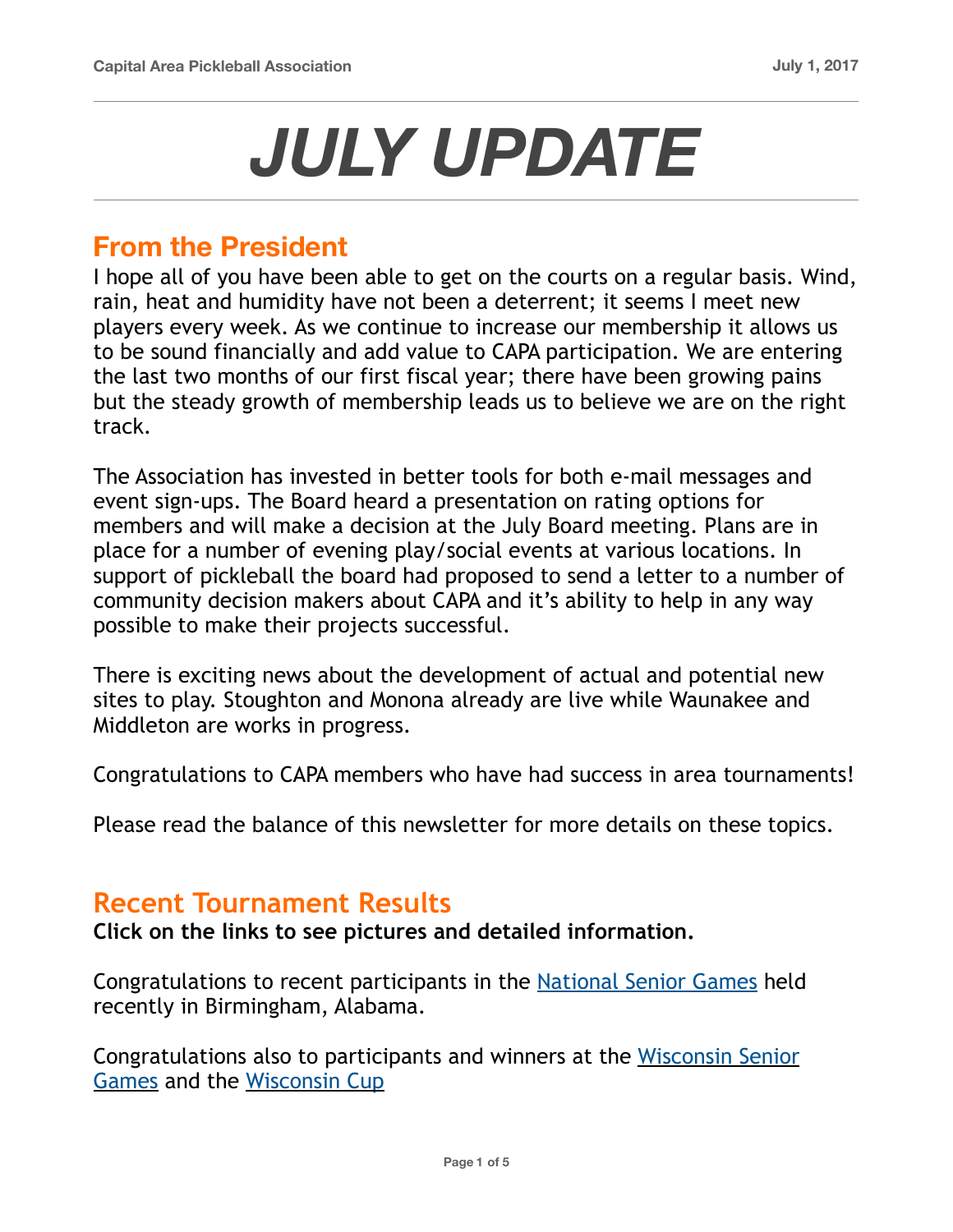## **Summer Socials**

Come join the fun! Bring a dessert to pass, your own beverages, lawn chairs and pickleball gear. CAPA will provide place settings. All CAPA members and families are invited

Visit all 3 parks if you can! Oregon - July 15, 7pm 110 North Oak Street (Nygaard & Olson Streets) Oregon, WI 53575

Sun Prairie - August 12, 6pm Wyndham Hills Park 675 N. Heatherstone Drive Sun Prairie, WI 53590

Madison - August 26 Social combined with General Membership Meeting Hold the Date -- Location & Time to be determined

## **Happenings in Sun Prairie**

Great things are happening in Sun Prairie and many thanks need to go out to those who are giving of their time and talent to the sport of pickleball, Skills, Drills and mini tournaments has been going well on Monday afternoons at Wyndham Hills Community Park in Sun Prairie. The focus of each session is to present a skill, practice the skill through drills and then implement the skill in structured play.

Mini tournaments will be conducted throughout the summer so that participants experience the atmosphere of tournament play and put their skills to use. Sign up will begin soon for the July sessions. Many thanks go out to Bob Gross, Jo Kiesow, David Mott, Mary Waitrovich, Michelle Hawkinson and Karen Jerg for donating their time to the program.

Prairie Athletic Club and John McGee had a beginners clinic in mid June. 16 players showed up to learn about the sport of pickleball. Another clinic will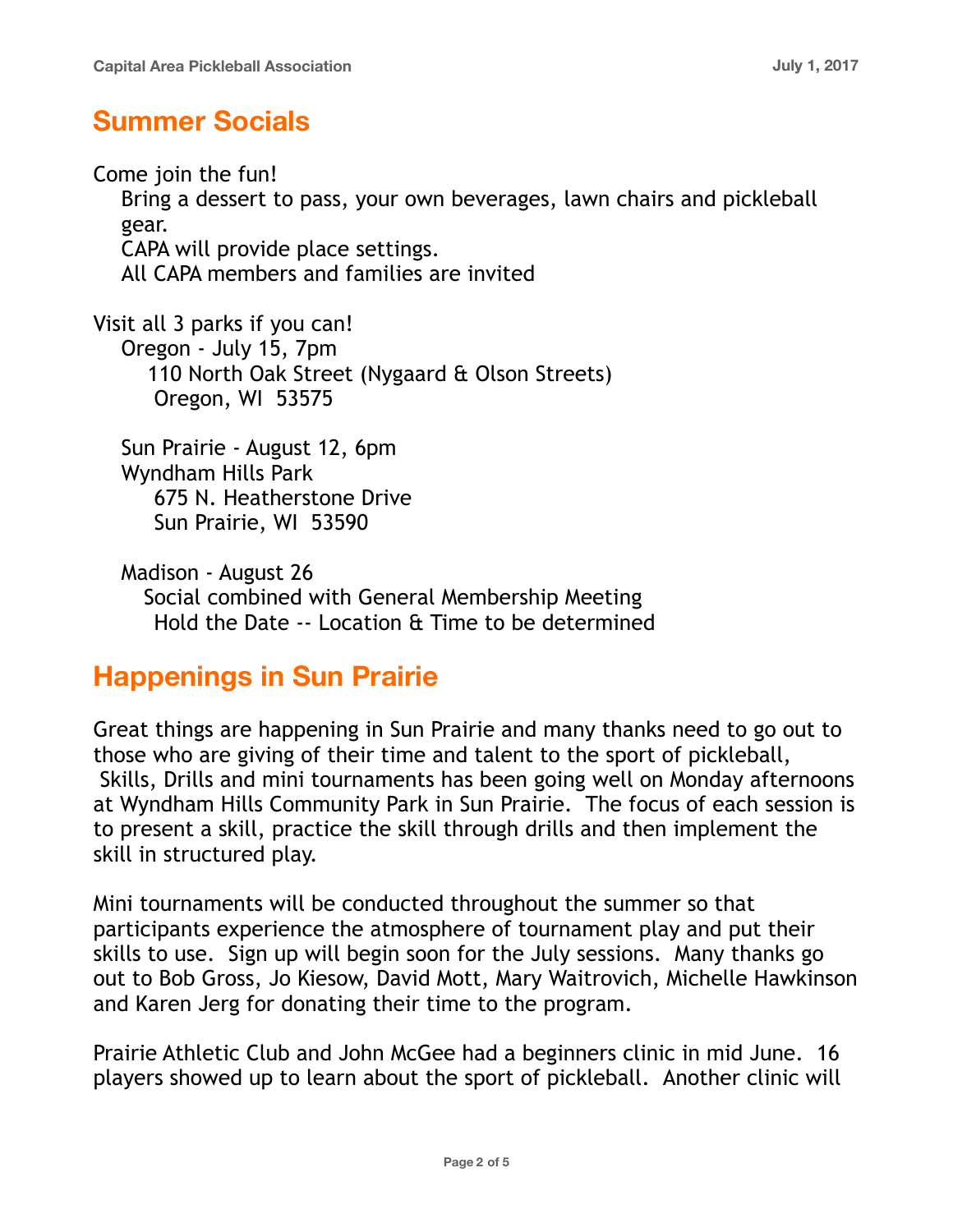be held the end of June. The clinic is open to members and non members of Prairie Athletic Club. Thank you John and PAC for making this happen.

Another big thank you goes to the Parks, Recreation and Forestry Department of Sun Prairie and its department head Chad Shelton. As part of their summer youth program, a week long class of exploring sports included pickleball. This week long session will be repeated in August.

Pickleball leagues are held on three different nights in Sun Prairie and run for a four/five week session. The leagues are open to all players and are set up by skill level. The next session will start the week of July 3. Come join the fun if you are not already in a league. Each league has a coordinator who keeps the league running smoothly.

On June 7, Prairie Athletic Club hosted the Wisconsin Senior Games. Many CAPA members participated in this annual event. There was a lot of play and all had a good time. CAPA members Caroline McCourt, Sharon Kobl, Karen Jerg and Jill and Jim Bidlingmaier recently participated in the National Senior Games held in Birmingham, Alabama.

#### **Annual Election Meeting – August 26th 2017**

The nominating committee is in the process of establishing the slate of candidates that will be proposed for election at the annual meeting in August.

August also marks the end of the membership year. At this time, it seems likely that the \$10 annual fee will remain the same. Members will be sent a renewal form via e-mail. Please watch for it and continue to support the efforts of CAPA to expand pickle ball in the area.

#### **City of Monona Opens New Outdoor Courts**

Located next to the city pool in Winnequah Park, Monona Parks and Recreation has created four courts on top of their two tennis courts *that don't play over a tennis net*. More regulation courts are needed in Madison and especially on the east side, but the distance between the baseline and the tennis net on one side and the baseline and the fence on the other is the shortest in town at 7', and there is a six inch wide/six inch deep trough between the end of the asphalt and the base of the fence, so be careful not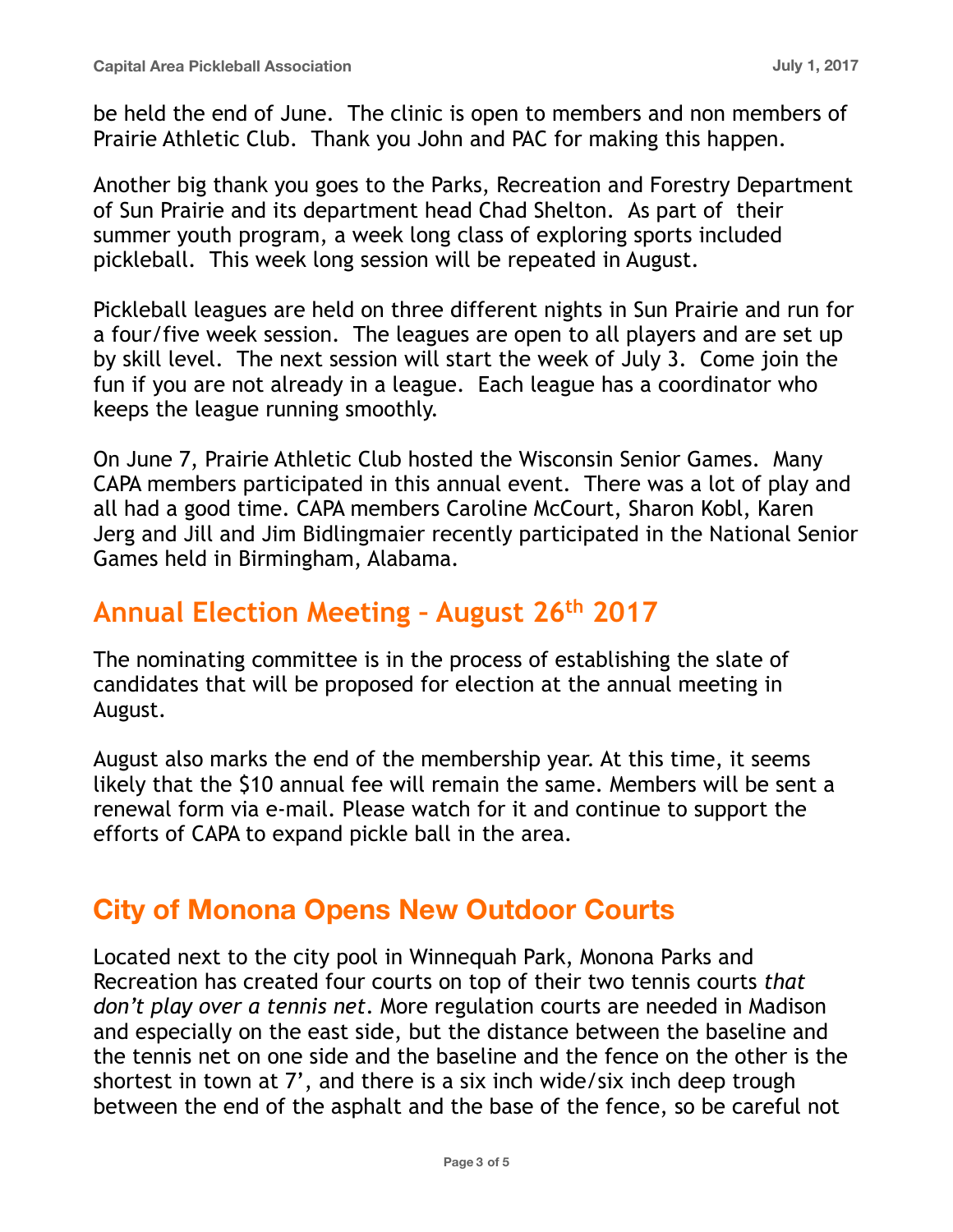to twist an ankle when going back for a long ball on a short court. In comparison, Garner park measurements are 8' deep and Wyndham Hills' are 11'. Inquiries about whether or not the safety issue will be addressed were not returned.

# **Skills, Drills, and Mini-Tournaments, Mondays at Wyndham Hills Courts in Sun Prairie, July - August**

Learn and practice drills designed to increase consistency in your dinks, serves, returns, 3rd shot drops, volleying at the kitchen, and skinny play to prepare participants for scrambles, tournaments, and a better understanding and enjoyment of the game. Clinics will be interactive and led by advanced players who will teach the drills and organize games in the same session. Watch for sign-up invitational emails coming out soon to all members.

## **Summer Leagues & Scheduled Play**

Summer leagues have started, or will soon at pickleball courts near you!

- [Wyndham Hills](https://www.cityofsunprairie.com/DocumentCenter/View/5139) in Sun Prairie is the location for Tuesday, Wednesday, and Thursday leagues.
- There are also Monday and Wednesday Leagues at [Garner Park](https://www.capareapb.com/leagues).
- Community play occurs Tuesday and Thursday evenings in Oregon at courts near Jaycee Park - Oak & Nygaard streets

You can always check our website  $-$  [CAPAREAPB.COM](http://capareapb.com/)  $-$  for more information about these and other places to play.

# **T-Shirts**

Only six left: 4 women's large and 2 women's medium. This is the end of our original order. Please let us know if you would like another chance to order a specific size or color. We will need at least 40 pre-orders to maintain the price of \$16.